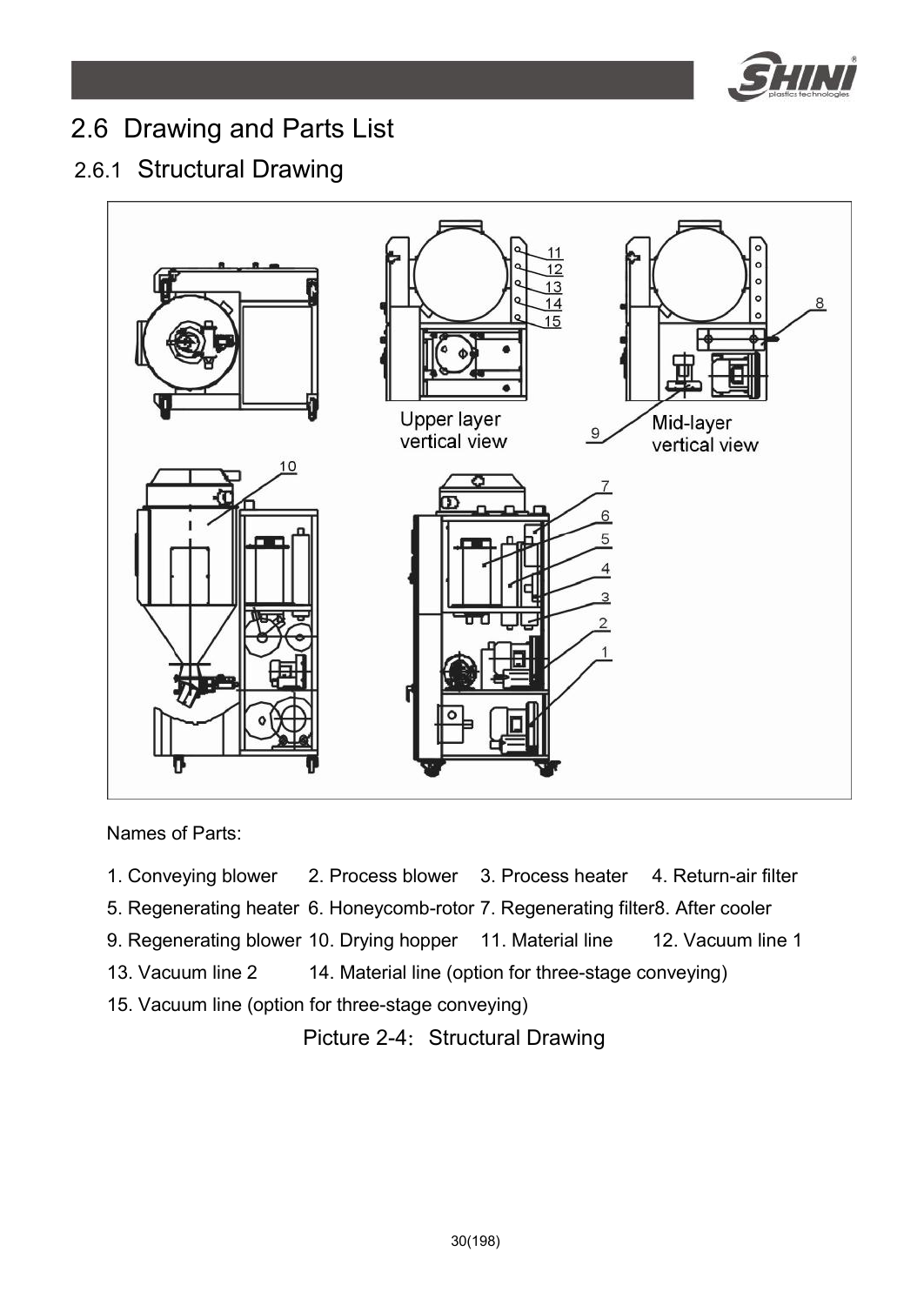

### 2.6.2 Assembly Drawing (Fully-integral design)



Remarks: Please refer to material list 2.7.3 for specific explanation of the Arabic numbers in parts drawing.

Picture 2-5: Assembly Drawing (Fully-integral design)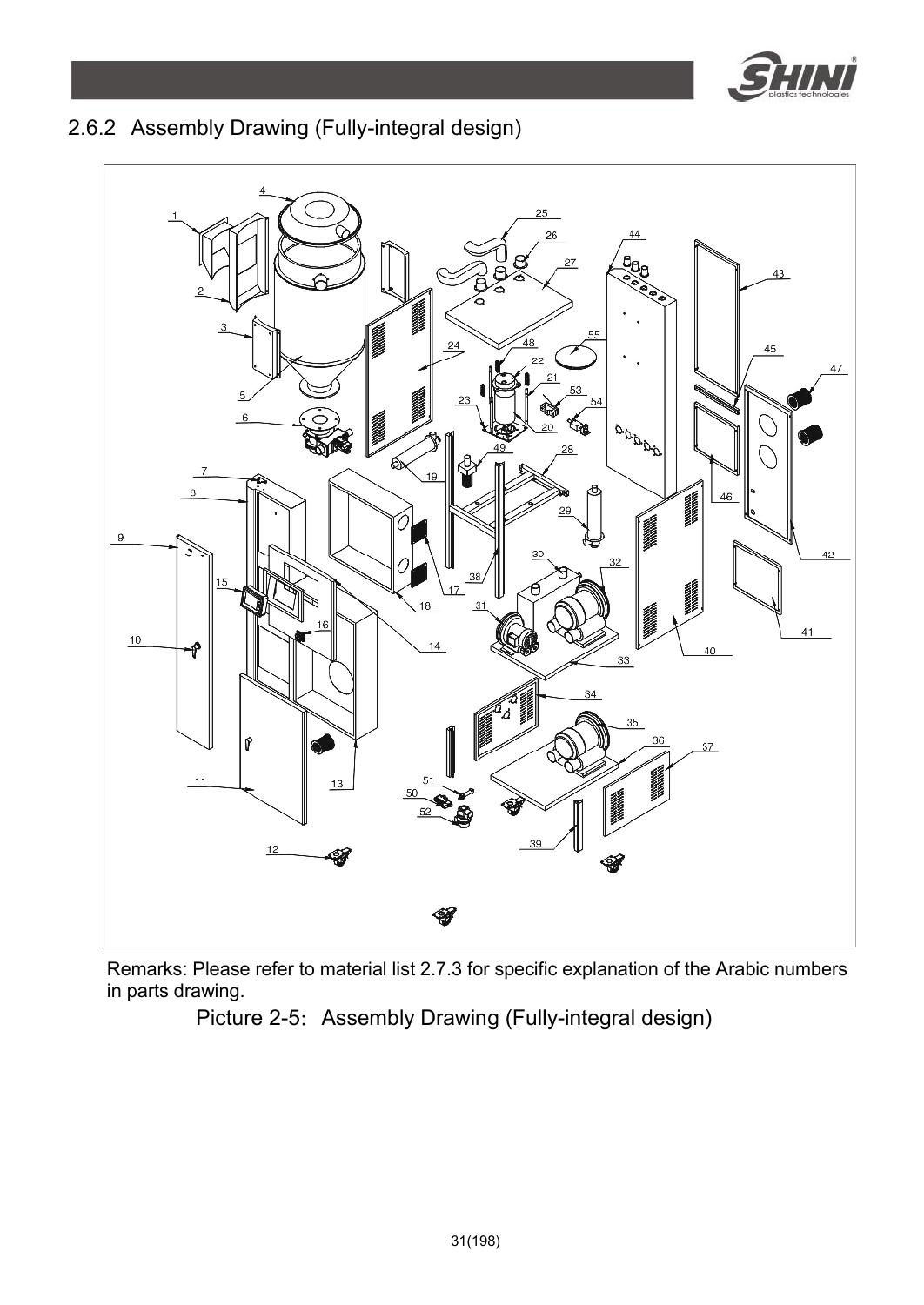

### 2.6.3 Parts List (Fully-integral design)

### Table 2-1: Parts List (Fully-integral design)(SCD-20U/30H~40U/50H)

| No.            | Description                   | Part No.      |                          |               |  |
|----------------|-------------------------------|---------------|--------------------------|---------------|--|
|                |                               | 20U/30H       | 40U/30H                  | 40U/50H       |  |
| $\mathbf{1}$   | Sight-glass window            |               |                          |               |  |
| $\overline{2}$ | Sight-glass window retainer   |               |                          |               |  |
| 3              | Hopper fixing plate           |               | $\overline{\phantom{a}}$ |               |  |
| 4              | Hopper top cover              |               | $\overline{\phantom{a}}$ |               |  |
| 5              | Insulated hopper              |               | $\overline{\phantom{a}}$ |               |  |
| 6              | Shut-off valve                | BY10203800050 | BY10203800050            | BY10203800050 |  |
| 7              | Locking pin assembly          |               |                          |               |  |
| 8              | Front door frame              |               |                          |               |  |
| 9              | Front door plate              |               |                          |               |  |
| 10             | Front door key                | YW00717100000 | YW00717100000            | YW00717100000 |  |
| 11             | Front door plate (left)       |               |                          |               |  |
| 12             | Castor                        | YW03000300200 | YW03000300200            | YW03000300200 |  |
|                |                               | YW03000300000 | YW03000300000            | YW03000300000 |  |
| 13             | Front plate (left)            |               |                          |               |  |
| 14             | Control box door              |               |                          |               |  |
| 15             | Touch screen                  | YE80350100000 | YE80350100000            | YE80350100000 |  |
| 16             | Main switch*                  | YE10200300000 | YE10200300000            | YE10200300000 |  |
| 17             | Exhaust fan**                 | YM60121200400 | YM60121200400            | YM60121200400 |  |
| 18             | Control box                   |               |                          |               |  |
| 19             | Process heater*               | BH70400300050 | BH70400300050            | BH70803900050 |  |
| 20             | Honeycomb                     | YW71152000100 | YW71152000100            | YW71182000100 |  |
| 21             | Double-head screw             | BH10533000010 | BH10533000010            | BH10533000010 |  |
| 22             | Honeycomb upper cover         | YA40003000100 | YA40003000100            | BA40508000130 |  |
| 23             | Honeycomb bottom cover        | YA40003000000 | YA40003000000            | BA40508000030 |  |
| 24             | Right side plate              |               |                          |               |  |
| 25             | Heat-resistant tube**         | YW72023600000 | YW72023600000            | YW72023600000 |  |
| 26             | Flange                        |               |                          |               |  |
| 27             | Top plate                     |               |                          |               |  |
| 28             | Honeycomb mounting<br>bracket |               |                          |               |  |
| 29             | Regen. heater*                | BH70300300050 | BH70300300050            | BH70500300050 |  |
| 30             | Cooler                        | BW88030500020 | BW88030500020            | BW88030500020 |  |
| 31             | Regen. blower*                | BM30012500050 | BM30012500050            | BM30012500050 |  |
| 32             | Process blower*               | BM30012500050 | BM30012500050            | BM30020500050 |  |
| 33             | Middle separating plate       | -             |                          |               |  |
| 34             | Inner side plate              |               |                          |               |  |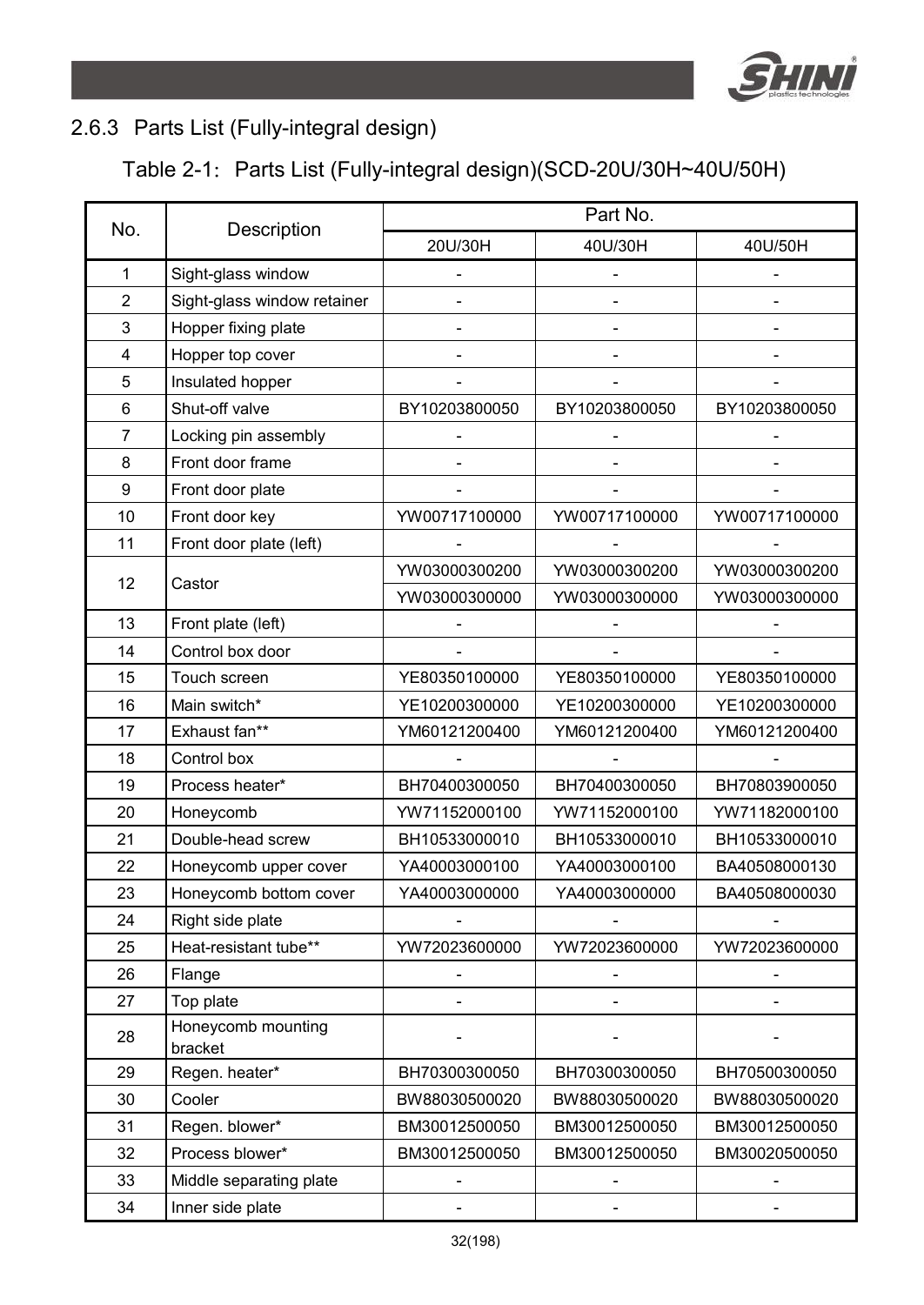

| No. | Description              | Part No.                     |                          |                              |  |
|-----|--------------------------|------------------------------|--------------------------|------------------------------|--|
|     |                          | 20U/30H                      | 40U/30H                  | 40U/50H                      |  |
| 35  | Conveying blower*        | BM30031000150                | BM30031000150            | BM30031000150                |  |
| 36  | Bottom plate             |                              |                          |                              |  |
| 37  | Outer side plate         |                              |                          |                              |  |
| 38  | Pole A                   | ٠                            |                          |                              |  |
| 39  | Pole B                   | $\qquad \qquad \blacksquare$ | $\blacksquare$           |                              |  |
| 40  | Right side plate         | $\qquad \qquad \blacksquare$ |                          |                              |  |
| 41  | Rear plate at the bottom |                              |                          |                              |  |
| 42  | Rear plate at the top    |                              |                          |                              |  |
| 43  | Rear plate cover         | $\qquad \qquad \blacksquare$ | $\overline{\phantom{a}}$ | $\qquad \qquad \blacksquare$ |  |
| 44  | Rear plate               | $\qquad \qquad \blacksquare$ |                          |                              |  |
| 45  | Rear plate bar           |                              |                          |                              |  |
| 46  | Rear plate lower cover   |                              |                          |                              |  |
| 47  | Filter **                | YR50128300000                | YR50128300000            | YR50128300000                |  |
| 48  | Spring                   | YW01201800000                | YE14152400000            | YE14152400000                |  |
| 49  | Gear motor               | YM50102600000                | YM50102600000            | YM50102600000                |  |
| 50  | Solenoid valve *         | YE32051800300                | YE32051800300            | YE32051800300                |  |
| 51  | Cylinder                 | YE31255000000                | YE31255000000            | YE31255000000                |  |
| 52  | Three-way valve          | BY20001500050                | BY20001500050            | BY20001500050                |  |
| 53  | Microswitch*             | YE14152400000                | YE14152400000            | YE14152400000                |  |
| 54  | Belt regulator           | BH10005000040                | BH10005000040            | BH10005000040                |  |
| 55  | Transmission belt **     | YR00202200000                | YR00202200000            | YR00202500000                |  |

\*\* means easy broken part. and spare backup is suggested.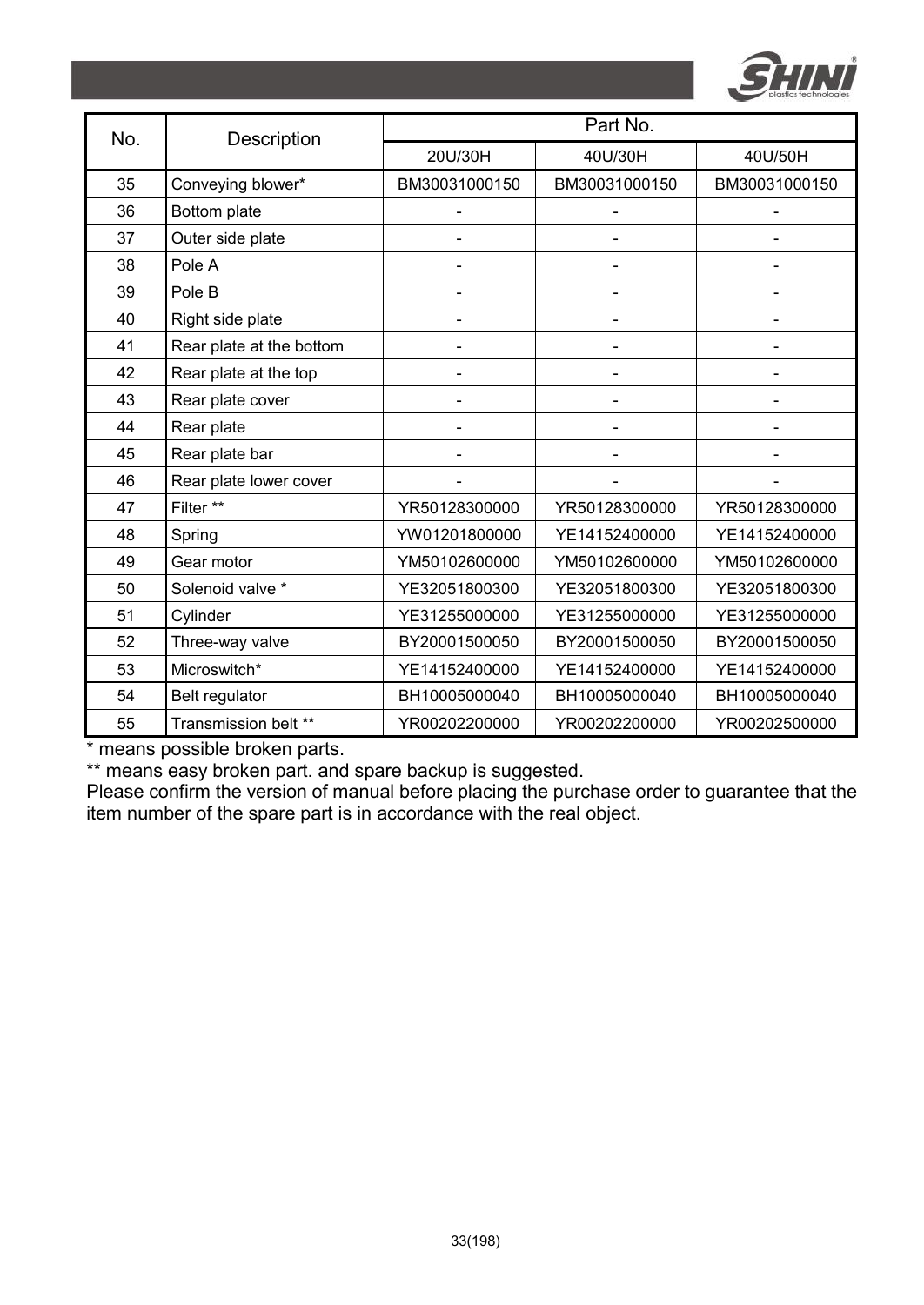

## Table 2-2: Parts List (Fully-integral design)(SCD-80U/50H~160U/120H)

|                |                               | Part No.      |               |               |  |
|----------------|-------------------------------|---------------|---------------|---------------|--|
| No.            | Description                   | 80U/50H       | 120U/80H      | 160U/120H     |  |
| $\mathbf{1}$   | Sight-glass window            |               |               |               |  |
| $\overline{2}$ | Sight-glass window retainer   |               |               |               |  |
| 3              | Hopper fixing plate           |               |               |               |  |
| 4              | Hopper top cover              |               |               |               |  |
| 5              | Insulated hopper              |               |               |               |  |
| 6              | Shut-off valve                | BY10163800250 | BY10163800250 | BY10163800250 |  |
| $\overline{7}$ | Locking pin assembly          |               |               |               |  |
| 8              | Front door frame              |               |               |               |  |
| 9              | Front door plate              |               |               |               |  |
| 10             | Front door key                | YW00717100000 | YW00717100000 | YW00717100000 |  |
| 11             | Front door plate (left)       |               |               |               |  |
| 12             | Castor                        | YW03000300200 | YW03000300200 | YW03000300200 |  |
|                |                               | YW03000300000 | YW03000300000 | YW03000300000 |  |
| 13             | Front plate (left)            |               |               |               |  |
| 14             | Control box door              |               |               |               |  |
| 15             | Touch screen                  | YE80350100000 | YE80350100000 | YE80350100000 |  |
| 16             | Main switch*                  | YE10200300000 | YE10200300000 | YE10200300000 |  |
| 17             | Exhaust fan**                 | YM60121200400 | YM60121200400 | YM60121200400 |  |
| 18             | Control box                   |               |               |               |  |
| 19             | Process heater*               | BH70803900050 | BH70160600150 | BH70160600150 |  |
| 20             | Honeycomb                     | YW71182000100 | YW71183000100 | YW71184000100 |  |
| 21             | Double-head screw             | BH10533000040 | BH10543000040 | BH10554500040 |  |
| 22             | Honeycomb upper cover         | BA40508000130 | BA40508000130 | BA40508000130 |  |
| 23             | Honeycomb bottom cover        | BA40508000030 | BA40508000030 | BA40508000130 |  |
| 24             | Right side plate              |               |               |               |  |
| 25             | Heat-resistant tube**         | YW72023600000 | YW72023600000 | YW72023600000 |  |
| 26             | Flange                        |               |               |               |  |
| 27             | Top plate                     |               |               |               |  |
| 28             | Honeycomb mounting<br>bracket |               |               |               |  |
| 29             | Regen. heater*                | BH70500300050 | BH70800300050 | BH70800300050 |  |
| 30             | Cooler                        | BW88030500020 | BW88030500020 | BW88030500020 |  |
| 31             | Regen. blower*                | BM30012500050 | BM30012500050 | BM30012500050 |  |
| 32             | Process blower*               | BM30020500050 | BM30031000150 | BM30031000150 |  |
| 33             | Middle separating plate       |               |               |               |  |
| 34             | Inner side plate              |               |               |               |  |
| 35             | Conveying blower*             | BM30031000150 | BM30031000150 | BM30031000150 |  |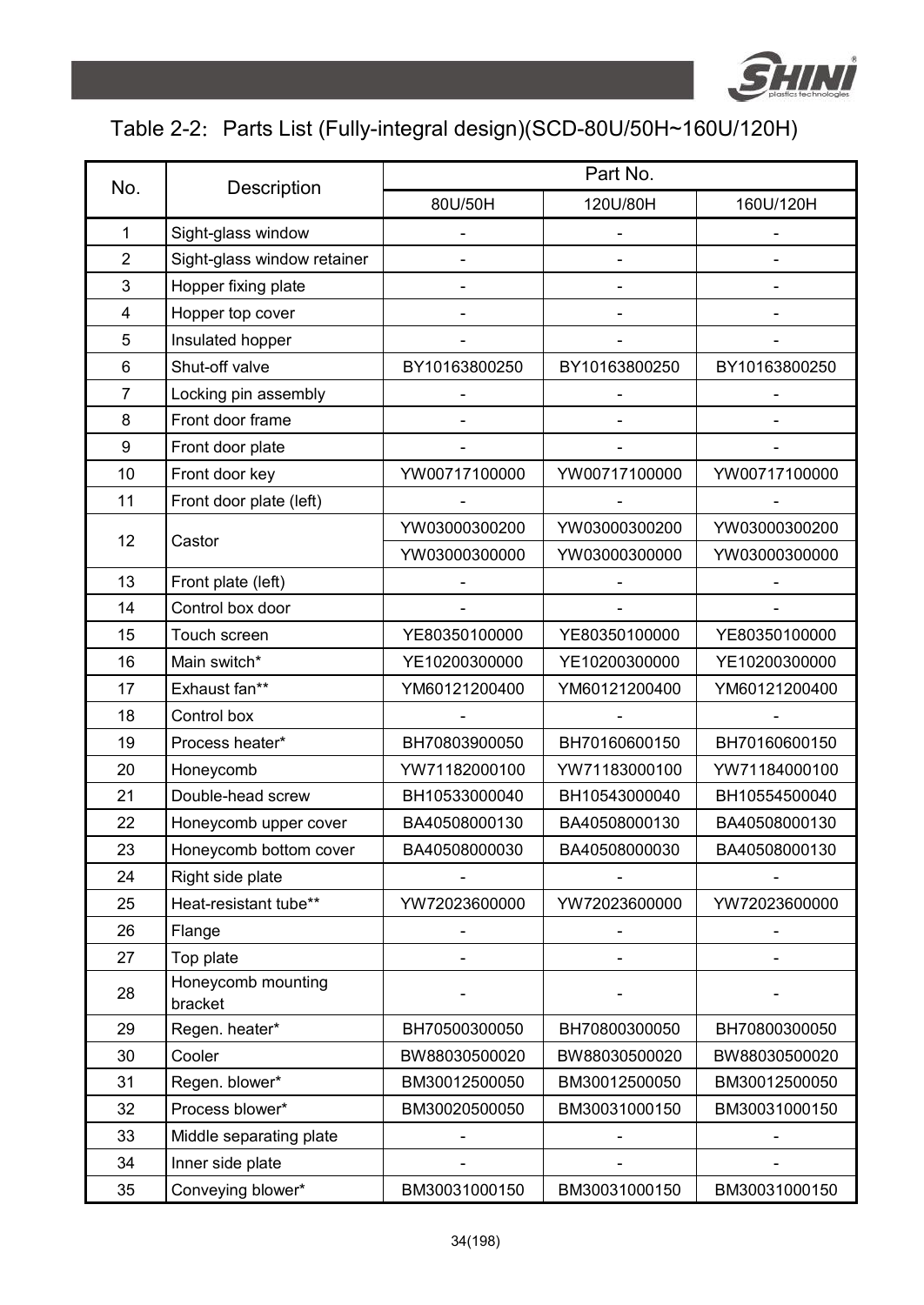

| No. | Description              | Part No.       |                              |               |  |
|-----|--------------------------|----------------|------------------------------|---------------|--|
|     |                          | 80U/50H        | 120U/80H                     | 160U/120H     |  |
| 36  | Bottom plate             |                |                              |               |  |
| 37  | Outer side plate         | $\overline{a}$ | $\qquad \qquad \blacksquare$ |               |  |
| 38  | Pole A                   |                |                              |               |  |
| 39  | Pole B                   |                |                              |               |  |
| 40  | Right side plate         | -              | $\overline{\phantom{0}}$     |               |  |
| 41  | Rear plate at the bottom |                |                              |               |  |
| 42  | Rear plate at the top    |                |                              |               |  |
| 43  | Rear plate cover         |                |                              |               |  |
| 44  | Rear plate               |                |                              |               |  |
| 45  | Rear plate bar           |                |                              |               |  |
| 46  | Rear plate lower cover   |                |                              |               |  |
| 47  | Filter **                | YR50708000100  | YR50708000100                | YR50708000100 |  |
| 48  | Spring                   | YE14152400000  | YE14152400000                | YW01201800000 |  |
| 49  | Gear motor               | YM50102600000  | YM50102600000                | YM50102600000 |  |
| 50  | Solenoid valve *         | YE32051800300  | YE32051800300                | YE32051800300 |  |
| 51  | Cylinder                 | YE31255000000  | YE31255000000                | YE31255000000 |  |
| 52  | Three-way valve          | BY20001500050  | BY20001500050                | BY20001500050 |  |
| 53  | Microswitch*             | YE14152400000  | YE14152400000                | YE14152400000 |  |
| 54  | Belt regulator           | BH10005000040  | BH10005000040                | BH10005000040 |  |
| 55  | Transmission belt **     | YR00202500000  | YR00202500000                | YR00202500000 |  |

\*\* means easy broken part. and spare backup is suggested.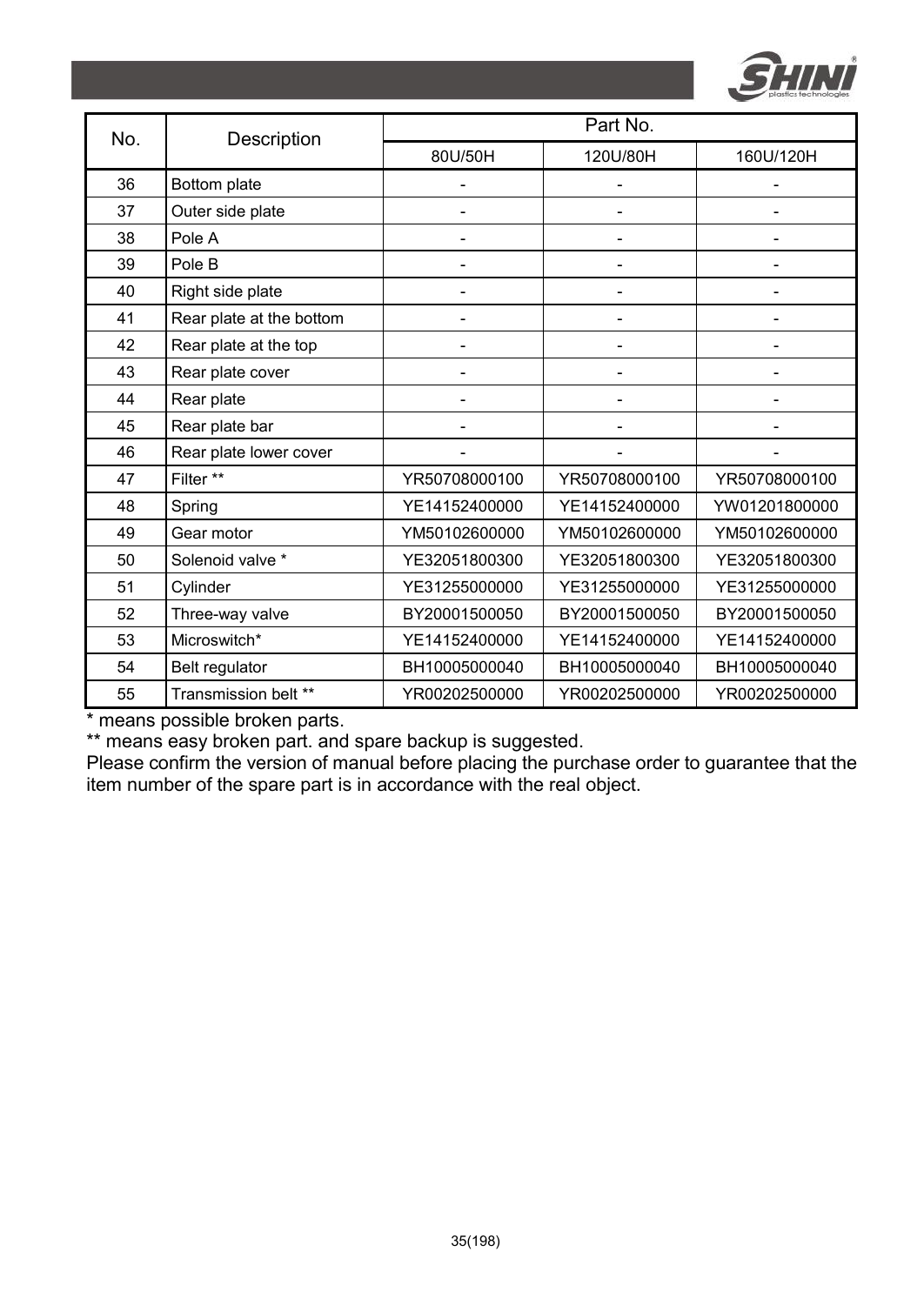

## Table 2-3: Parts List (Fully-integral design) (SCD-230U/120H~300U/150H)

| No.              |                                | Part No.      |                          |                              |  |
|------------------|--------------------------------|---------------|--------------------------|------------------------------|--|
|                  | Description                    | 230U/120H     | 230U/150H                | 300U/150H                    |  |
| $\mathbf{1}$     | Sight-glass window             |               |                          |                              |  |
| $\overline{2}$   | Sight-glass window<br>retainer |               |                          |                              |  |
| 3                | Hopper fixing plate            |               |                          |                              |  |
| 4                | Hopper top cover               |               |                          |                              |  |
| 5                | Insulated hopper               |               |                          |                              |  |
| 6                | Shut-off valve                 |               | $\overline{\phantom{a}}$ |                              |  |
| $\overline{7}$   | Locking pin assembly           |               |                          |                              |  |
| 8                | Front door frame               |               |                          |                              |  |
| $\boldsymbol{9}$ | Front door plate               |               |                          |                              |  |
| 10               | Front door key                 | YW00717100000 | YW00717100000            | YW00717100000                |  |
| 11               | Front door plate (left)        |               |                          |                              |  |
| 12               | Castor                         | YW03000300200 | YW03000300200            | YW03000300200                |  |
|                  |                                | YW03000300000 | YW03000300000            | YW03000300000                |  |
| 13               | Front plate (left)             |               |                          |                              |  |
| 14               | Control box door               |               |                          |                              |  |
| 15               | Touch screen                   | YE80350100000 | YE80350100000            | YE80350100000                |  |
| 16               | Main switch*                   | YE10220300000 | YE10220300000            | YE10220300000                |  |
| 17               | Exhaust fan**                  | YM60121200400 | YM60121200400            | YM60121200400                |  |
| 18               | Control box                    | BH36023000350 | BH36231500150            | BH36301500150                |  |
| 19               | Process heater*                | BH70160600150 | BH70451200050            | BH70451200050                |  |
| 20               | Honeycomb                      | YW71184000100 | YW71184000100            | YW71184000100                |  |
| 21               | Double-head screw              | BH10554500010 | BH10543000010            | BH10543000010                |  |
| 22               | Honeycomb upper cover          | BA40508000130 | BA40508000130            | YA40152000100                |  |
| 23               | Honeycomb bottom cover         | BA40508000030 | BA40508000130            | YA40152000000                |  |
| 24               | Right side plate               |               |                          |                              |  |
| 25               | Heat-resistant tube**          | YW72253600000 | YW72253600000            | YW72253600000                |  |
| 26               | Flange                         |               |                          | $\qquad \qquad \blacksquare$ |  |
| 27               | Top plate                      |               |                          |                              |  |
| 28               | Honeycomb mounting<br>bracket  |               |                          |                              |  |
| 29               | Regen. heater*                 | BH70800300050 | BH70150400050            | BH70150400050                |  |
| 30               | Cooler                         | BW88081200020 | BW88081200020            | BW88152000020                |  |
| 31               | Regen. blower*                 | BM30012500050 | BM30020500050            | BM30020500050                |  |
| 32               | Process blower*                | BM30031000150 | BM30042000050            | BM30042000050                |  |
| 33               | Middle separating plate        |               |                          |                              |  |
| 34               | Inner side plate               |               |                          |                              |  |
| 35               | Conveying blower*              | BM30042000050 | BM30042000050            | BM30042000050                |  |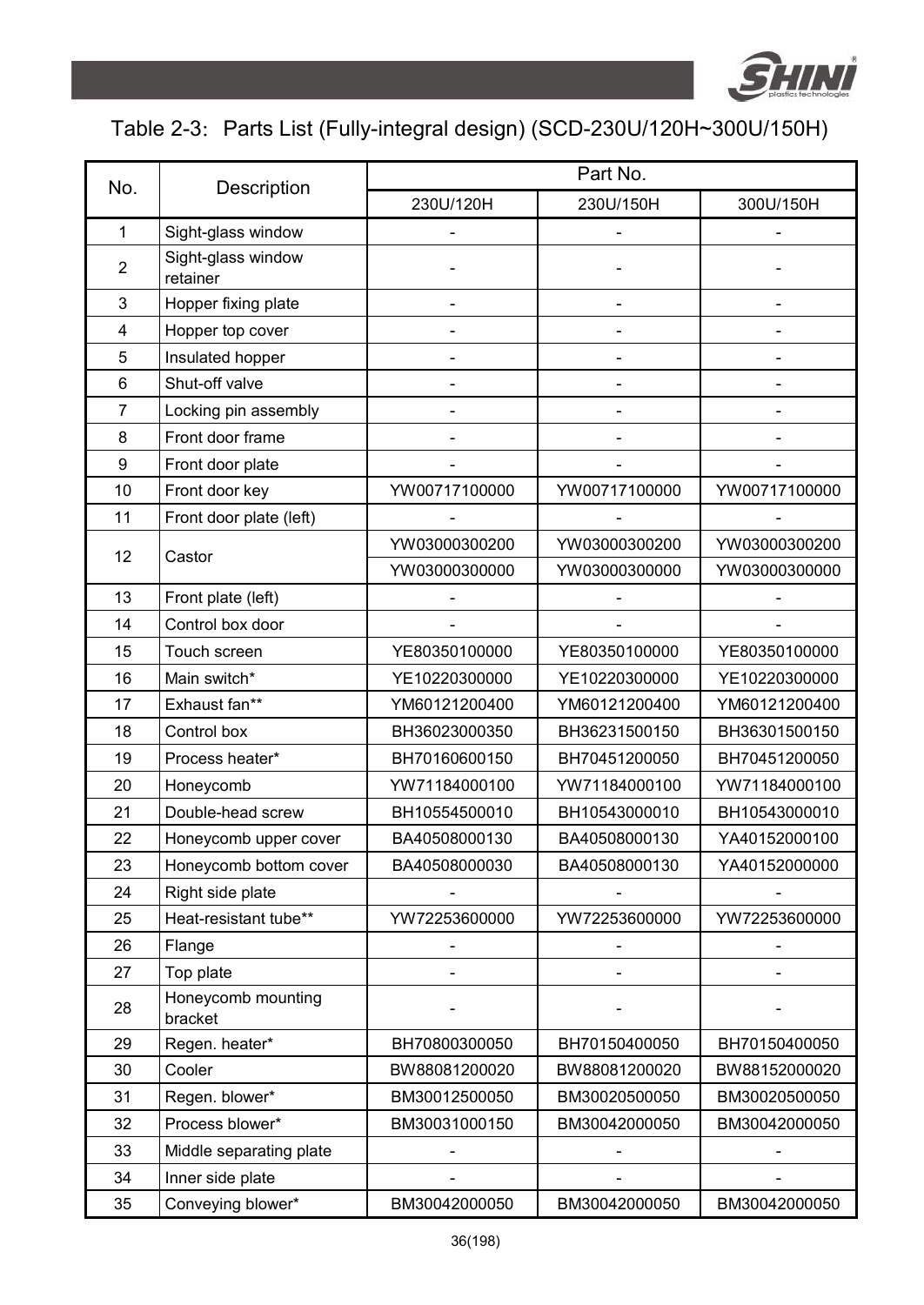

| No. | Description              | Part No.       |               |               |  |
|-----|--------------------------|----------------|---------------|---------------|--|
|     |                          | 230U/120H      | 230U/150H     | 300U/150H     |  |
| 36  | Bottom plate             |                |               |               |  |
| 37  | Outer side plate         |                |               |               |  |
| 38  | Pole A                   |                |               |               |  |
| 39  | Pole B                   |                |               |               |  |
| 40  | Right side plate         | $\overline{a}$ |               |               |  |
| 41  | Rear plate at the bottom |                |               |               |  |
| 42  | Rear plate at the top    |                |               |               |  |
| 43  | Rear plate cover         |                |               |               |  |
| 44  | Rear plate               | YM50616400100  | YR50708000100 | YM50616400100 |  |
| 45  | Rear plate bar           | YE32051800300  |               | YE32051800300 |  |
| 46  | Rear plate lower cover   | YE31325000200  | YE31325000200 | YE31255000000 |  |
| 47  | Filter **                | YR50708000100  | YR50708000100 | YR50708000100 |  |
| 48  | Spring                   | YE14152400000  | YE31325000200 | YE14152400000 |  |
| 49  | Gear motor               | YM50102600000  | YM50102600000 | YM50102600000 |  |
| 50  | Solenoid valve *         | YE32051800300  | YE32051800300 | YE32051800300 |  |
| 51  | Cylinder                 |                |               |               |  |
| 52  | Three-way valve          |                |               |               |  |
| 53  | Microswitch*             | YE14152400000  | YE14152400000 | YE14152400000 |  |
| 54  | Belt regulator           |                |               |               |  |
| 55  | Transmission belt **     | YR00202500000  | YR00203400000 | YR00203400000 |  |

\*\* means easy broken part. and spare backup is suggested.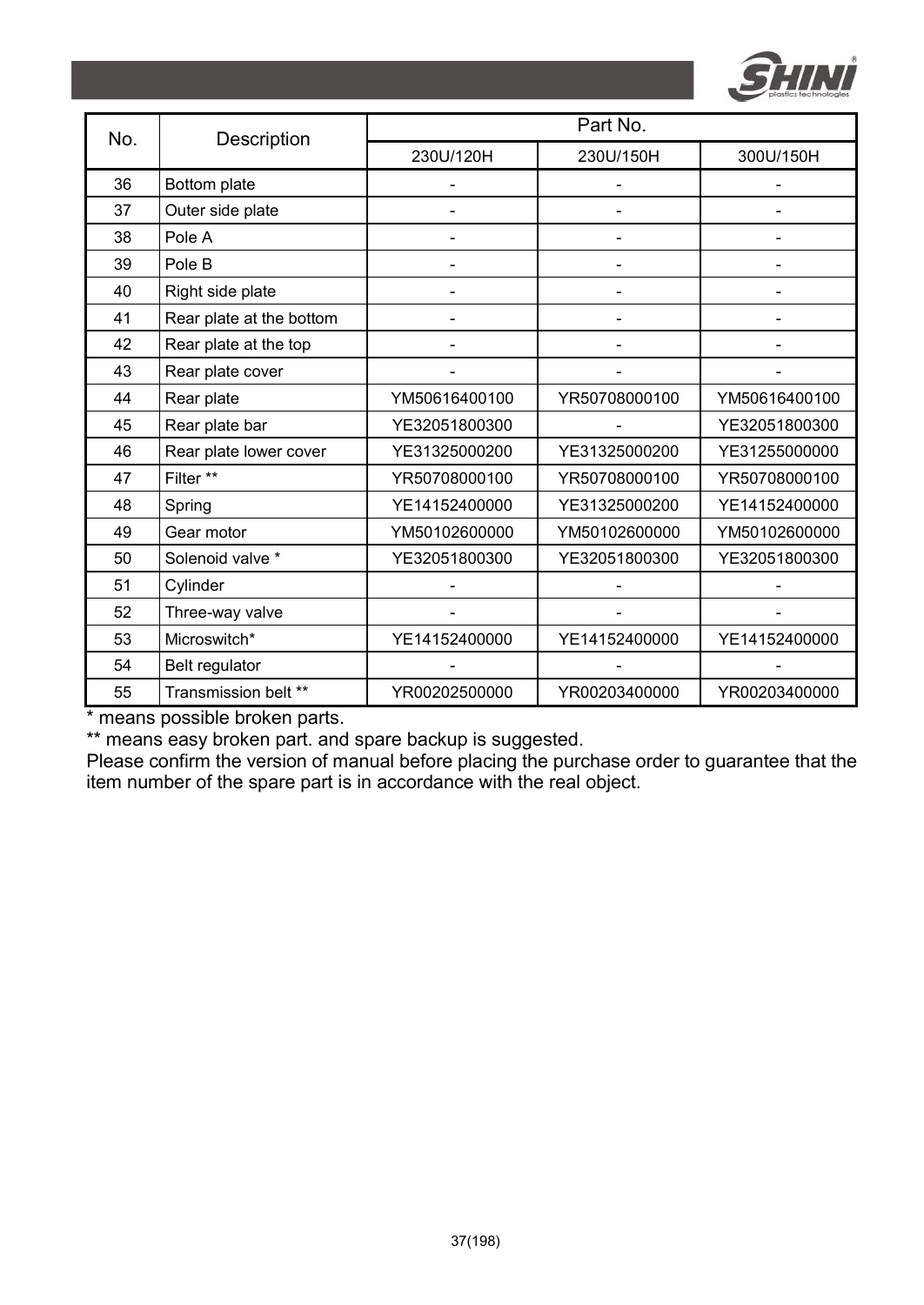

# Table 2-4: Parts List (Fully-integral design) (SCD-300U/200H~450U/200H)

|                |                             | Part No.                     |                              |  |
|----------------|-----------------------------|------------------------------|------------------------------|--|
| No.            | Description                 | 300U/200H                    | 450U/200H                    |  |
| 1              | Sight-glass window          |                              |                              |  |
| 2              | Sight-glass window retainer |                              |                              |  |
| 3              | Hopper fixing plate         |                              |                              |  |
| $\overline{4}$ | Hopper top cover            |                              |                              |  |
| 5              | Insulated hopper            |                              |                              |  |
| 6              | Shut-off valve              |                              |                              |  |
| 7              | Locking pin assembly        |                              |                              |  |
| 8              | Front door frame            |                              |                              |  |
| 9              | Front door plate            |                              |                              |  |
| 10             | Front door key              | YW00717100000                | YW00717100000                |  |
| 11             | Front door plate (left)     |                              |                              |  |
|                |                             | YW03000300200                | YW03000300200                |  |
| 12             | Castor                      | YW03000300000                | YW03000300000                |  |
| 13             | Front plate (left)          |                              |                              |  |
| 14             | Control box door            |                              |                              |  |
| 15             | Touch screen                | YE80350100000                | YE80350100000                |  |
| 16             | Main switch*                | YE10220300000                | YE10220300000                |  |
| 17             | Exhaust fan**               | YM60121200400                | YM60121200400                |  |
| 18             | Control box                 | BH36302000150                | BH36452000150                |  |
| 19             | Process heater*             | BH70451200050                | BH70451200050                |  |
| 20             | Honeycomb                   | YW71184000100                | YW71184000100                |  |
| 21             | Double-head screw           | BH10554500010                | BH10554500010                |  |
| 22             | Honeycomb upper cover       | YA40152000100                | YA40152000100                |  |
| 23             | Honeycomb bottom cover      | YA40152000000                | YA40152000000                |  |
| 24             | Right side plate            |                              |                              |  |
| 25             | Heat-resistant tube**       | YW72253600000                | YW72253600000                |  |
| 26             | Flange                      |                              |                              |  |
| 27             | Top plate                   |                              |                              |  |
| 28             | Honeycomb mounting bracket  |                              |                              |  |
| 29             | Regen. heater*              | BH70150400050                | BH70150400050                |  |
| 30             | Cooler                      | BW88152000020                | BW88152000020                |  |
| 31             | Regen. blower*              | BM30020500050                | BM30020500050                |  |
| 32             | Process blower*             | BM30042000050                | BM30042000050                |  |
| 33             | Middle separating plate     |                              |                              |  |
| 34             | Inner side plate            |                              |                              |  |
| 35             | Conveying blower*           | BM30042000050                | BM30042000050                |  |
| 36             | Bottom plate                | $\qquad \qquad \blacksquare$ | $\qquad \qquad \blacksquare$ |  |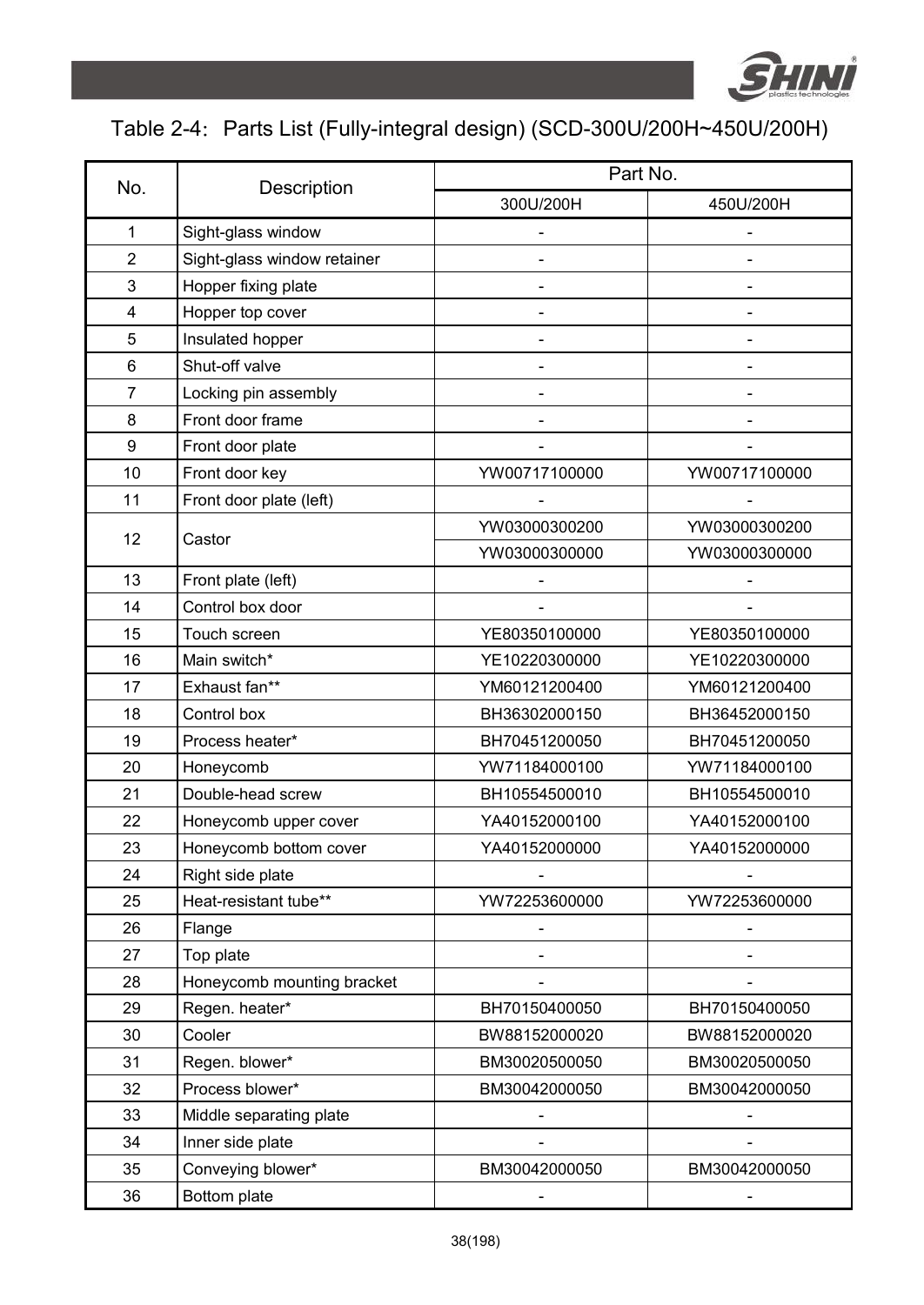

| No. | Description              | Part No.      |               |  |
|-----|--------------------------|---------------|---------------|--|
|     |                          | 300U/200H     | 450U/200H     |  |
| 37  | Outer side plate         |               |               |  |
| 38  | Pole A                   |               |               |  |
| 39  | Pole B                   |               |               |  |
| 40  | Right side plate         |               |               |  |
| 41  | Rear plate at the bottom |               |               |  |
| 42  | Rear plate at the top    |               |               |  |
| 43  | Rear plate cover         |               |               |  |
| 44  | Rear plate               | YM50616400100 |               |  |
| 45  | Rear plate bar           | YE32051800300 |               |  |
| 46  | Rear plate lower cover   | YE31325000200 |               |  |
| 47  | Filter **                | YR50708000100 | YR50181100000 |  |
| 48  | Spring                   | YE14152400000 | YW01201800000 |  |
| 49  | Gear motor               | YM50102600000 | YM50102600000 |  |
| 50  | Solenoid valve *         | YE32051800300 | YE32051800300 |  |
| 51  | Cylinder                 |               |               |  |
| 52  | Three-way valve          |               |               |  |
| 53  | Microswitch*             | YE14152400000 | YE14152400000 |  |
| 54  | Belt regulator           |               |               |  |
| 55  | Transmission belt **     | YR00203400000 | YR00203400000 |  |

\*\* means easy broken part. and spare backup is suggested.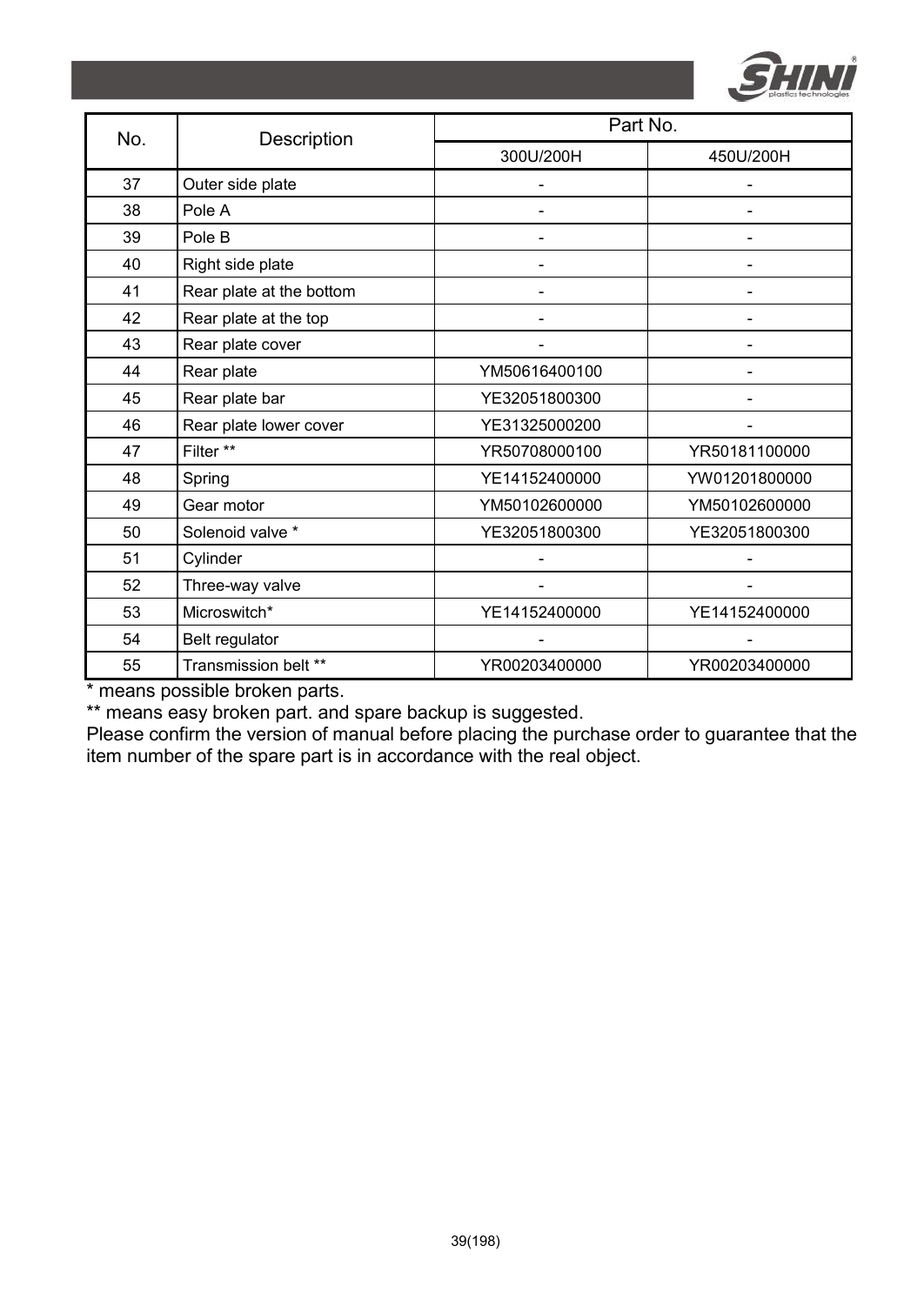

### 2.6.4 Assembly Drawing (Semi-integral design)



Remarks: Please refer to material list 2.7.5 for specific explanation of the Arabic numbers in parts drawing.

Picture 2-6: Assembly Drawing (Semi-integral design)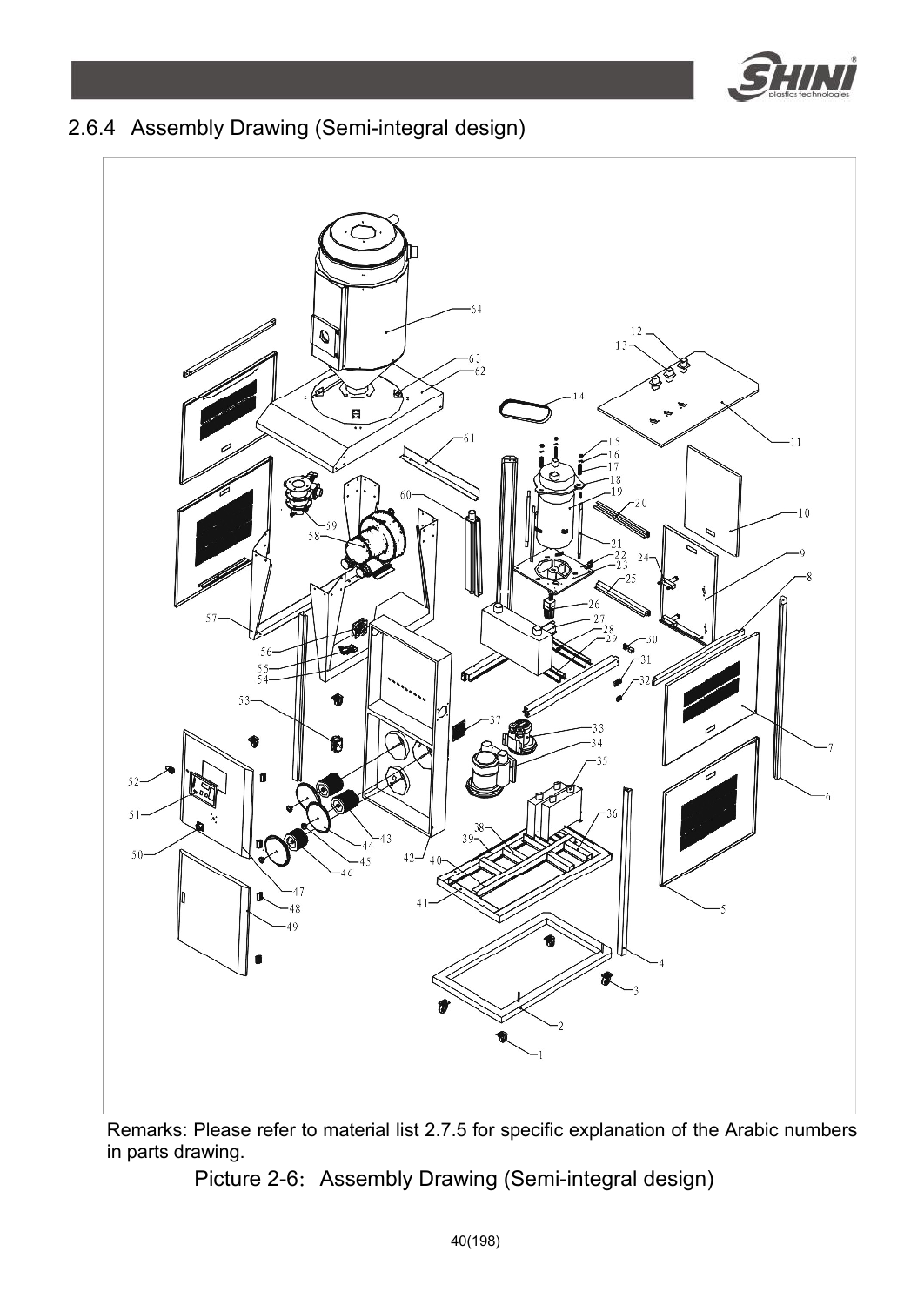

#### 2.6.5 Parts List (Semi-integral Design)

### Table 2-5: Parts List (Semi-integral Design)(SCD-450U/300H~750U/400H)

| No.          | Description                | Part No.      |                          |               |               |
|--------------|----------------------------|---------------|--------------------------|---------------|---------------|
|              |                            | 450U/300H     | 600U/300H                | 600U/400H     | 750U/400H     |
| $\mathbf{1}$ | Castor                     | YW03000400200 | YW03000400200            | YW03000400200 | YW03000400200 |
| 2            | Base frame welding<br>ring |               |                          |               |               |
| 3            | Castor brake               | YW03000400000 | YW03000400000            | YW03000400000 | YW03000400000 |
| 4            | Front pole                 |               |                          |               |               |
| 5            | Right lower side plate     |               | $\overline{\phantom{m}}$ |               |               |
| 6            | Rear pole                  |               |                          |               |               |
| 7            | Upper side plate           |               | $\overline{\phantom{a}}$ |               |               |
| 8            | Side fixing beam           |               |                          |               |               |
| 9            | Rear bottom plate          |               | $\overline{\phantom{m}}$ |               |               |
| 10           | Rear top plate             |               |                          |               |               |
| 11           | Cover board                |               |                          |               |               |
| 12           | Moisture outlet flange     |               |                          |               |               |
| 13           | Air outlet flange          |               |                          |               |               |
| 14           | Transmission belt**        | YR00204700000 | YR00204700000            | YR00204700000 | YR00204700000 |
| 15           | M16 Screw                  | YW64001600000 | YW64001600000            | YW64001600000 | YW64001600000 |
| 16           | Washer                     | YW66163000000 | YW66163000000            | YW66163000000 | YW66163000000 |
| 17           | Spring                     | YW01180300000 | YW01180300000            | YW01180300000 | YW01180300000 |
| 18           | Honeycomb upper<br>cover   | BA40304000110 | BA40304000110            | BA40304000110 | BA40304000110 |
| 19           | Honeycomb                  | YW71353000100 | YW71353000100            | YW71353000100 | YW71353000100 |
| 20           | Rear fixing beam           |               |                          |               |               |
| 21           | Two-head screw             | BH10543000010 | BH10543000010            | BH10554500010 | BH10554500010 |
| 22           | Microswitch*               | YE14152400000 | YE14152400000            | YE14152400000 | YE14152400000 |
| 23           | Honeycomb bottom<br>cover  | BA40304000010 | BA40304000010            | BA40304000010 | BA40304000010 |
| 24           | Water distributor          |               |                          |               |               |
| 25           | Rear middle beam           |               |                          |               |               |
| 26           | Gear motor                 | YM50512600000 | YM50512600000            | YM50512600000 | YM50512600000 |
| 27           | Side middle beam           |               |                          |               |               |
| 28           | Rear middle beam           |               |                          |               |               |
| 29           | Front middle beam          |               |                          |               |               |
| 30           | Belt regulator pad         | BH10005000040 | BH10005000040            | BH10005000040 | BH10005000040 |
| 31           | <b>Terminal block</b>      | YE61250040000 | YE61250040000            | YE61250040000 | YE61250040000 |
| 32           | Capacitor                  | YE25001500000 | YE25001500000            | YE25001500000 | YE25001500000 |
| 33           | Motor*                     | BM30031000150 | BM30042000050            | BM30042000050 | BM30042000050 |
| 34           | Blower*                    | BM30053500050 | YM30052900000            | YM30062900000 | YM30062900000 |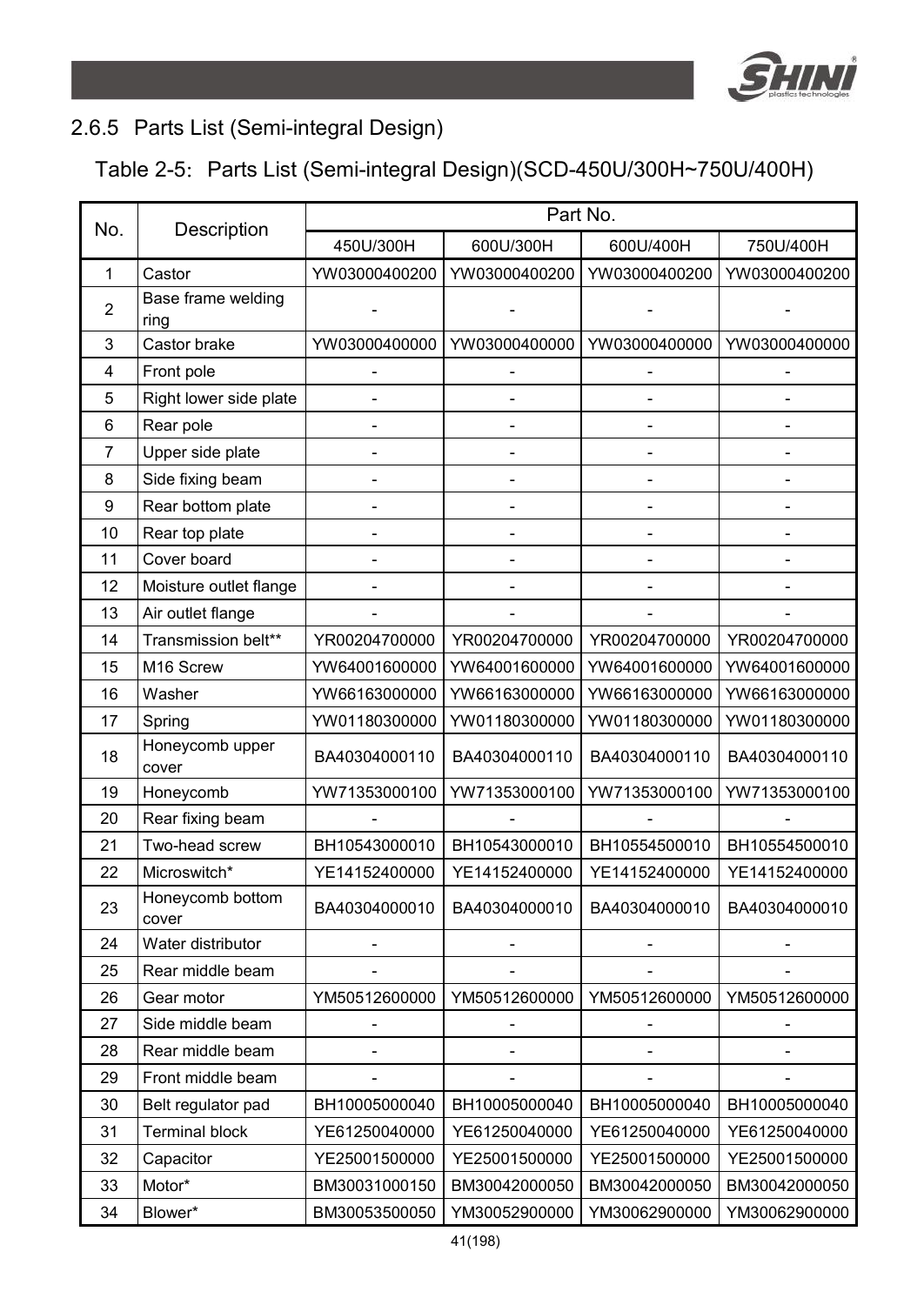

| No. | Description                     | Part No.      |               |               |               |
|-----|---------------------------------|---------------|---------------|---------------|---------------|
|     |                                 | 450U/300H     | 600U/300H     | 600U/400H     | 750U/400H     |
| 35  | Cooler                          | BW88304000020 | BW88304000020 | BW88304000020 | BW88304000020 |
| 36  | Regenerated fan fixed<br>beam   |               |               |               |               |
| 37  | Cooler*                         | YR40120300000 | YR40120300000 | YR40120300000 | YR40120300000 |
| 38  | Fixed beam of cooler            |               |               |               |               |
| 39  | Erect beam of base<br>frame     |               |               |               |               |
| 40  | Bottom mounting<br>beam         |               |               |               |               |
| 41  | Cross-beam of base<br>frame     |               |               |               |               |
| 42  | Control trunk                   | BH36300200050 | BH36603000150 | BH36604000050 | BH36754000050 |
| 43  | Filter**                        | YR50203000000 | YR50203000000 | YR50203000000 | YR50203000000 |
| 44  | Filter cover                    |               |               |               |               |
| 45  | Butterfly nut                   | YW09051600000 | YW09051600000 | YW09051600000 | YW09000600000 |
| 46  | Filter**                        | YR50708000100 | YR50708000100 | YR50708000100 | YR50708000100 |
| 47  | Upper door plate                |               |               |               |               |
| 48  | Hinge                           | YW06203100200 | YW06203100200 | YW06203100200 | YW06203100200 |
| 49  | Bottom door plate               |               |               |               |               |
| 50  | Door interlock switch           | YE40635000000 | YE40635000000 | YE40636300000 | YE40636300000 |
| 51  | Control panel                   | YR01008000100 | YR01008000100 | YR01008000100 | YR01008000100 |
| 52  | Short door bolt                 | YW00000600000 | YW00000600000 | YW00000600000 | YW00000600000 |
| 53  | Pipe connector                  | YR10001500100 | YR10001500100 | YR10001500100 | YR10001500100 |
| 54  | Right fixed leg                 |               |               |               |               |
| 55  | Solenoid valve*                 | YE32051800300 | YE32051800300 | YE32051800300 | YE32051800300 |
| 56  | Exhaust heater**                | YM60121200400 | YM60121200400 | YM60121200400 | YM60121200400 |
| 57  | Left fixed leg                  |               |               |               |               |
| 58  | Feeding fan *                   | BM30031000150 | BM30031000150 | BM30031000150 | BM30031000150 |
| 59  | EURO-material<br>absorption box | BY10163801150 | BY10163801150 | BY10163801150 | BY10163801150 |
| 60  | Regenerated heater*             | BH70307200250 | BH70407200050 | BH70307200250 | BH70407200050 |
| 61  | Leg reinforcement<br>beam       |               |               |               |               |
| 62  | Cover board of<br>housing       |               |               |               |               |
| 63  | Outer fixer                     |               |               |               |               |
| 64  | Dry hopper drum                 |               |               |               |               |

\*\* means easy broken part. and spare backup is suggested.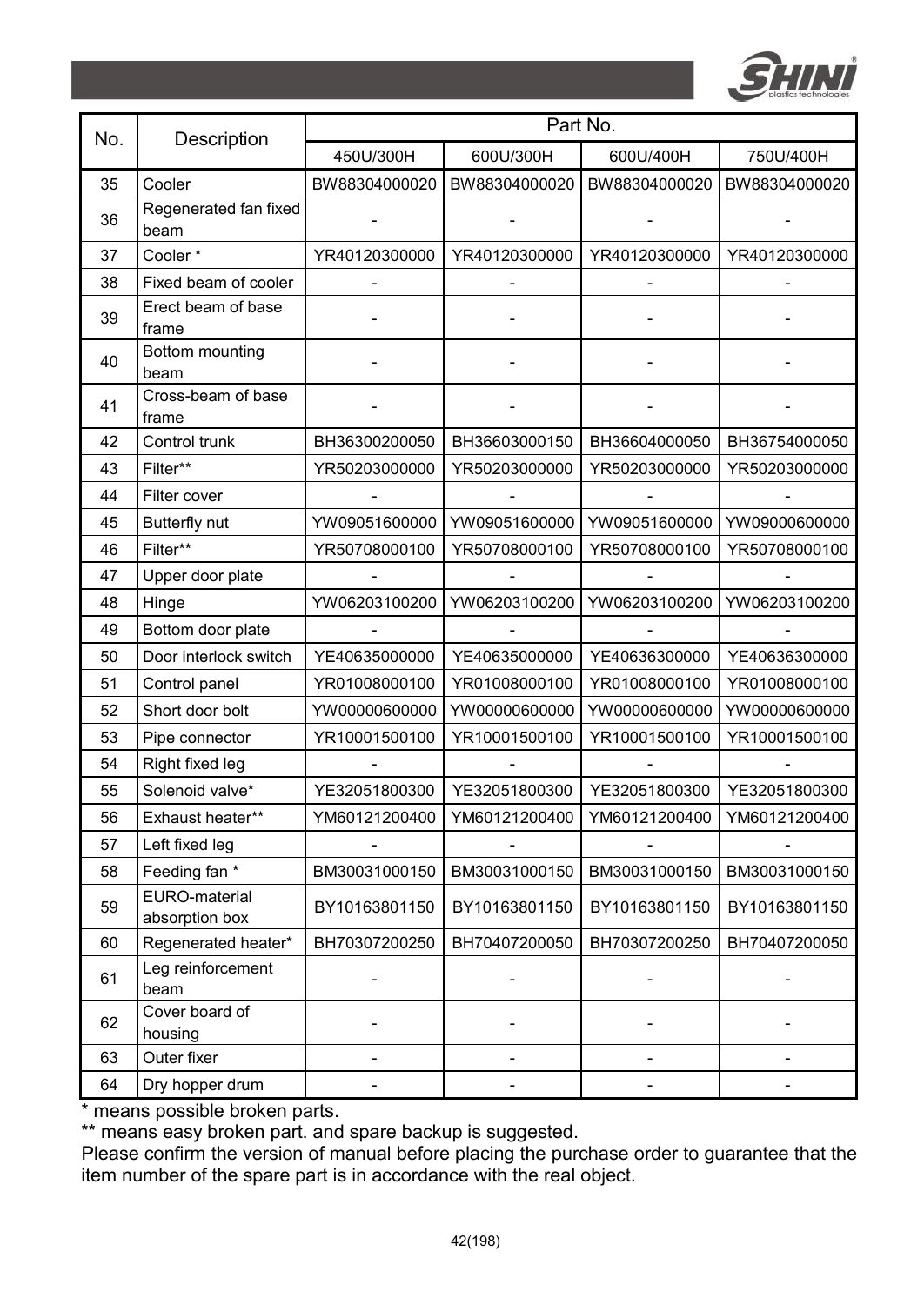

## Table 2-6: Parts List (Semi-integral Design) (SCD-900U/700H~1200U/700H)

| No.            |                            | Part No.      |               |  |  |
|----------------|----------------------------|---------------|---------------|--|--|
|                | Description                | 900U/700H     | 1200U/700H    |  |  |
| 1              | Castor                     | YW03000400200 | YW03000400200 |  |  |
| $\overline{2}$ | Base frame welding ring    |               |               |  |  |
| 3              | Castor brake               | YW03000400000 | YW03000400000 |  |  |
| 4              | Front pole                 |               |               |  |  |
| 5              | Right lower side plate     |               |               |  |  |
| 6              | Rear pole                  |               |               |  |  |
| 7              | Upper side plate           |               |               |  |  |
| 8              | Side fixing beam           |               |               |  |  |
| 9              | Rear bottom plate          |               |               |  |  |
| 10             | Rear top plate             |               |               |  |  |
| 11             | Cover board                |               |               |  |  |
| 12             | Moisture outlet flange     |               |               |  |  |
| 13             | Air outlet flange          |               |               |  |  |
| 14             | Transmission belt**        | YR00205800000 | YR00205800000 |  |  |
| 15             | M16 Screw                  |               |               |  |  |
| 16             | Washer                     |               |               |  |  |
| 17             | Spring                     | YW01180300000 | YW01180300000 |  |  |
| 18             | Honeycomb upper cover      | BA40304000110 | BA40304000110 |  |  |
| 19             | Honeycomb                  | YW71444000100 | YW71444000000 |  |  |
| 20             | Rear fixing beam           |               |               |  |  |
| 21             | Two-head screw             | BH10554500010 | BH10554500010 |  |  |
| 22             | Microswitch*               | YE14152400000 | YE14152400000 |  |  |
| 23             | Honeycomb bottom cover     | BA40507000010 | BA40507000010 |  |  |
| 24             | Water distributor          |               |               |  |  |
| 25             | Rear middle beam           |               |               |  |  |
| 26             | Gear motor                 | YM50512600000 | YM50512600000 |  |  |
| 27             | Side middle beam           |               |               |  |  |
| 28             | Rear middle beam           |               |               |  |  |
| 29             | Front middle beam          |               |               |  |  |
| 30             | Belt regulator pad         | BH10005000040 | BH10005000040 |  |  |
| 31             | <b>Terminal block</b>      | YE61250040000 | YE61250040000 |  |  |
| 32             | Capacitor                  | YE25001500000 | YE25001500000 |  |  |
| 33             | Motor*                     | BM30042000050 | BM30042000050 |  |  |
| 34             | Blower*                    | YM30072900000 | YM30072900000 |  |  |
| 35             | Cooler                     | YR30010400000 | YR30010400000 |  |  |
| 36             | Regenerated fan fixed beam |               |               |  |  |
| 37             | Cooler*                    | YR40120300000 | YR40120300000 |  |  |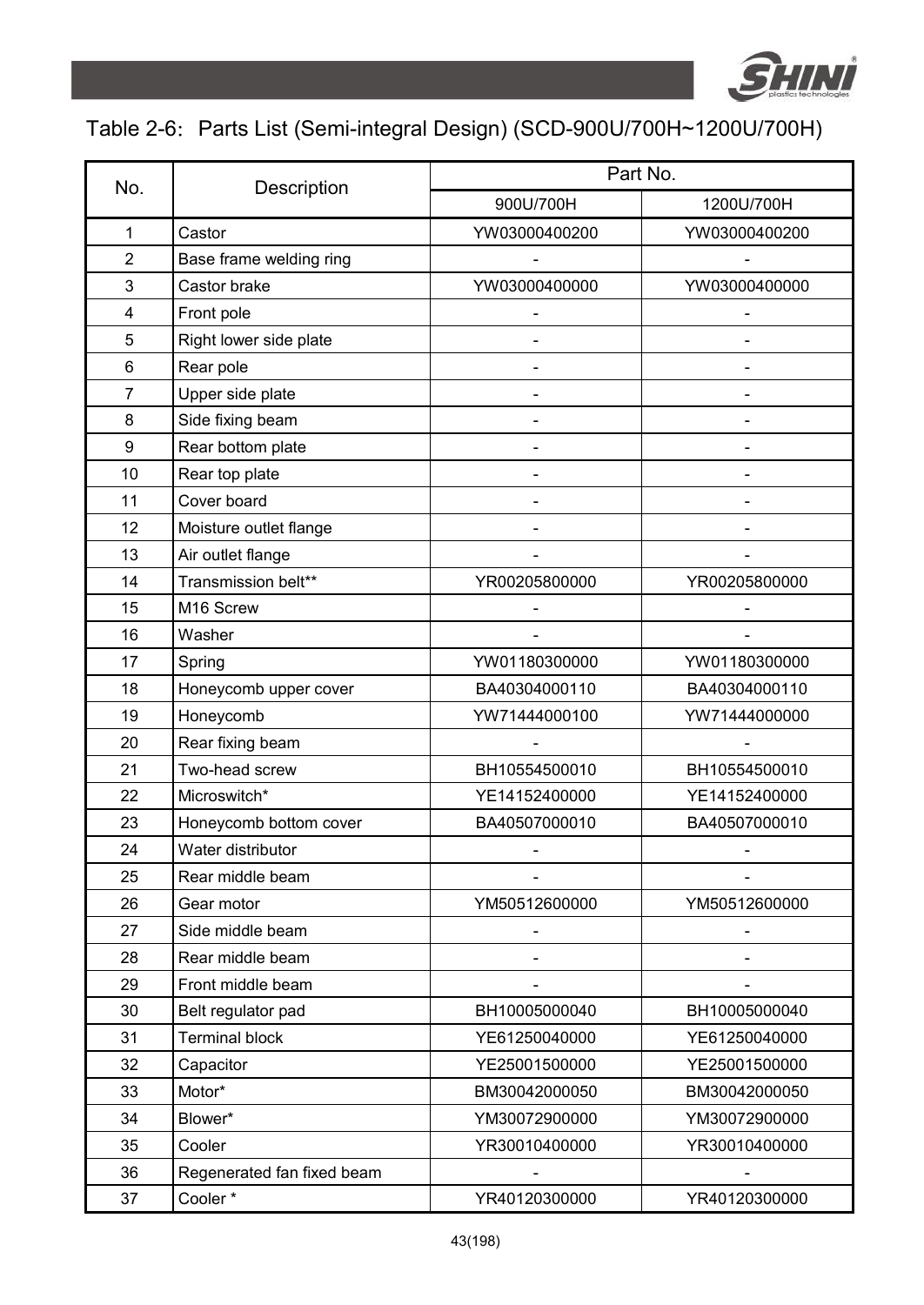

| No. | Description                  | Part No.      |               |  |  |
|-----|------------------------------|---------------|---------------|--|--|
|     |                              | 900U/700H     | 1200U/700H    |  |  |
| 38  | Fixed beam of cooler         |               |               |  |  |
| 39  | Erect beam of base frame     |               |               |  |  |
| 40  | Bottom mounting beam         |               |               |  |  |
| 41  | Cross-beam of base frame     |               |               |  |  |
| 42  | Control trunk                | BH36900700050 | BH36120000350 |  |  |
| 43  | Filter**                     | YW72253600000 | YW72253600000 |  |  |
| 44  | Filter cover                 |               |               |  |  |
| 45  | Butterfly nut                | YW09051600000 | YW09051600000 |  |  |
| 46  | Filter**                     | YR50708000100 | YR50708000100 |  |  |
| 47  | Upper door plate             |               |               |  |  |
| 48  | Hinge                        | YW06203100200 | YW06203100200 |  |  |
| 49  | Bottom door plate            |               |               |  |  |
| 50  | Door interlock switch        | YE40601500000 | YE40601500000 |  |  |
| 51  | Control panel                | YR01008000100 | YR01008000100 |  |  |
| 52  | Short door bolt              | YW00000600000 | YW00000600000 |  |  |
| 53  | Pipe connector               | YR10002000100 | YR10002000100 |  |  |
| 54  | Right fixed leg              |               |               |  |  |
| 55  | Solenoid valve*              | YE32051800300 | YE32051800300 |  |  |
| 56  | Exhaust heater**             | YM60121200400 | YM60121200400 |  |  |
| 57  | Left fixed leg               |               |               |  |  |
| 58  | Feeding fan *                | BM30053500050 | BM30053500050 |  |  |
| 59  | EURO-material absorption box | BY10163801150 | BY10163801150 |  |  |
| 60  | Regenerated heater*          | BH70501000050 | BH70501000050 |  |  |
| 61  | Leg reinforcement beam       |               |               |  |  |
| 62  | Cover board of housing       |               |               |  |  |
| 63  | Outer fixer                  |               |               |  |  |
| 64  | Dry hopper drum              |               |               |  |  |

\*\* means easy broken part. and spare backup is suggested.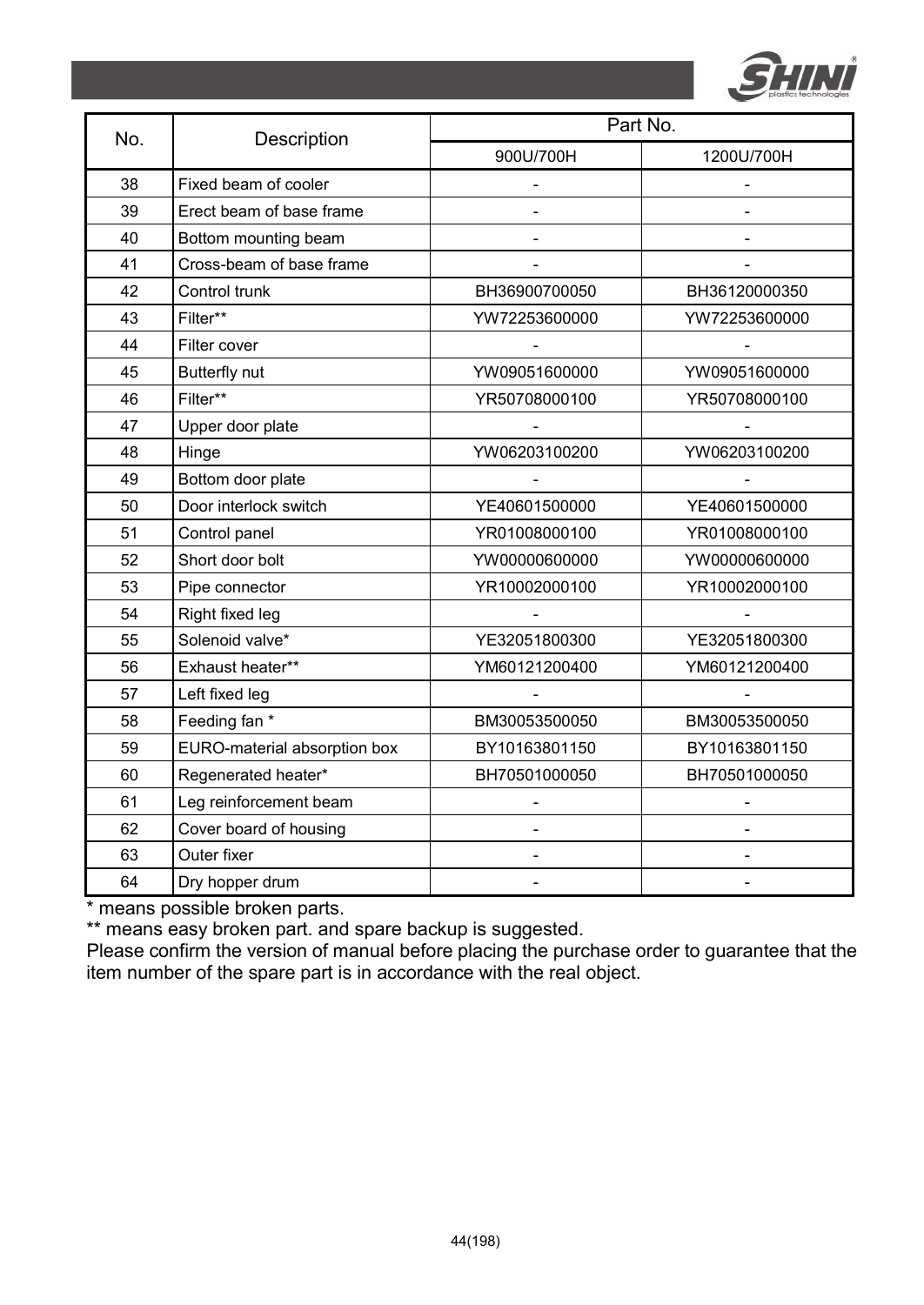

### 2.6.6 Filter & Pressure Regulating Valve Drawing



Parts list:

1. Pressure adjusting knob 2. Pressure gauge 3. Cup 4. Water outlet

Picture 2-7: Filter & Pressure Regulating Valve Drawing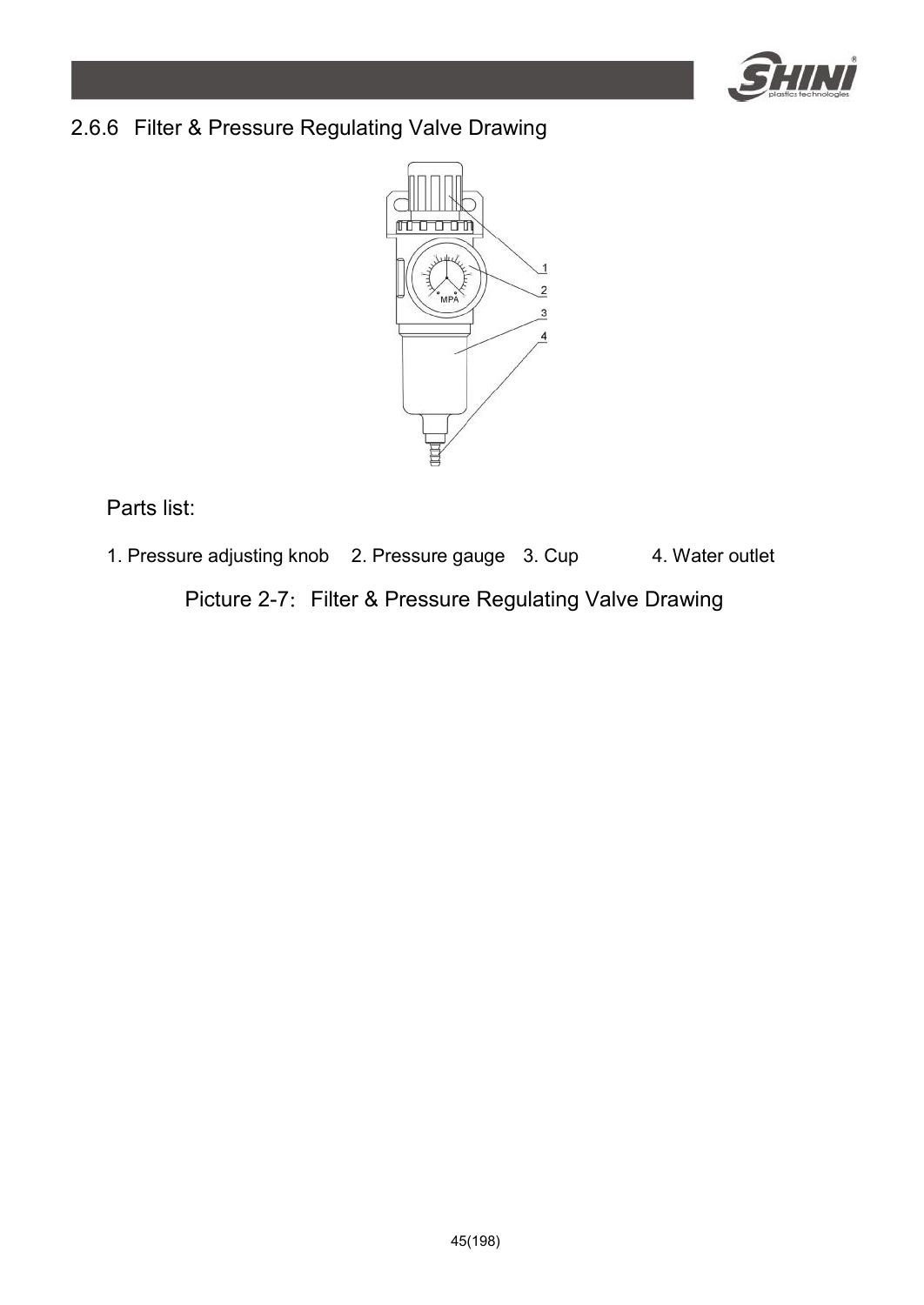

#### 2.6.7 Heater



Parts name:

- 1. Electric wood cover 2. Pipe heater 3. Heater wrapper sheet 1
- 
- 
- 4. Heating tank 5. Heater cover plate 6. Heater wrapper sheet 2
- 

7. Heater fixed seat

Picture 2-8: Heater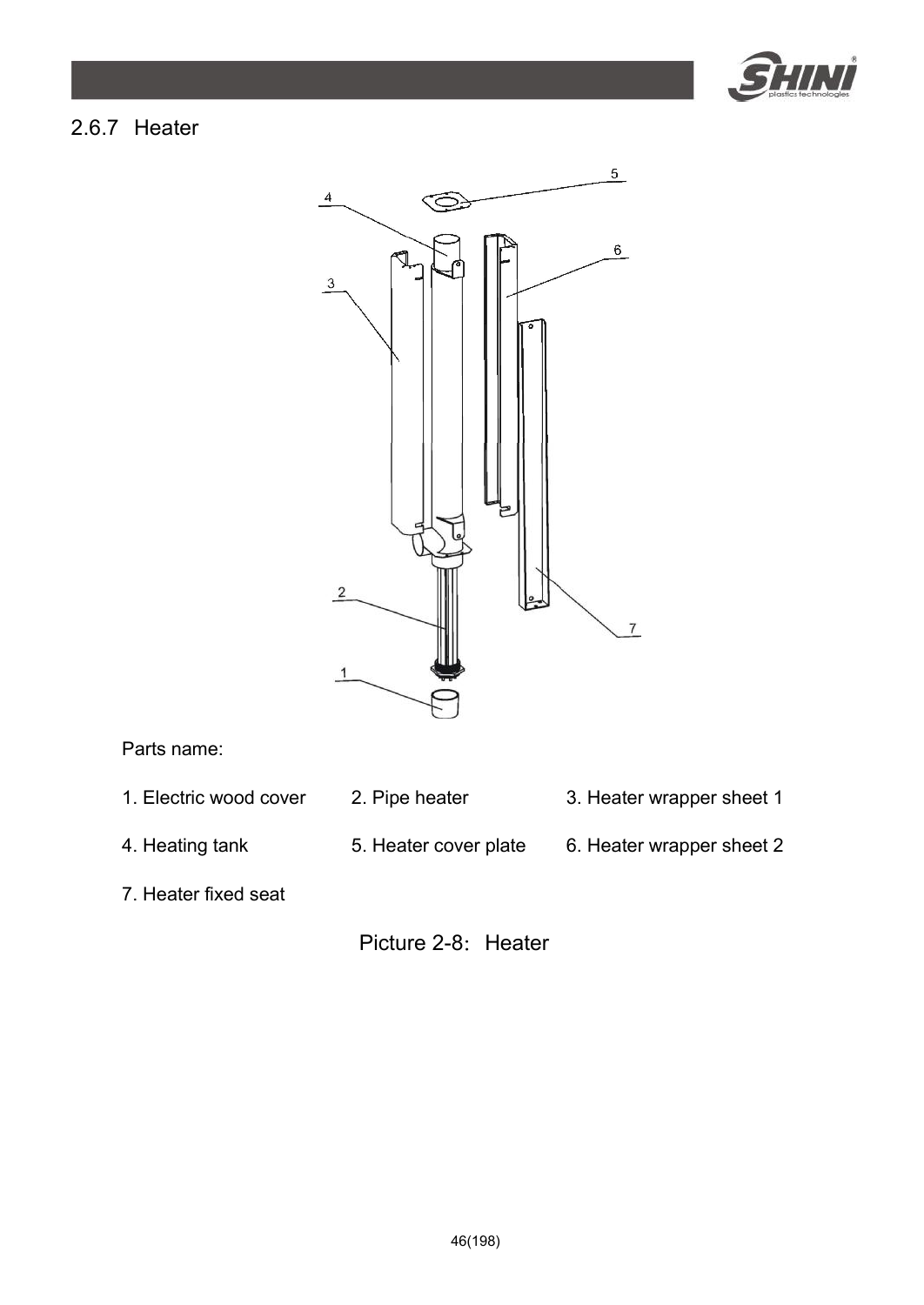

#### 2.6.8 Honeycomb Rotor



Names of Parts:

- 1. Transmission belt 2. Micro-switch 3. Honeycomb rotor
- 
- 
- 
- 7. Belt tension regulator 8. Transmission wheel
- 9. Rotor bottom cover 10.Gearmotor
	- Picture 2-9: Honeycomb Rotor
- 
- 4. Spring 6. Rotor top cover 6. Double-headed screw bolt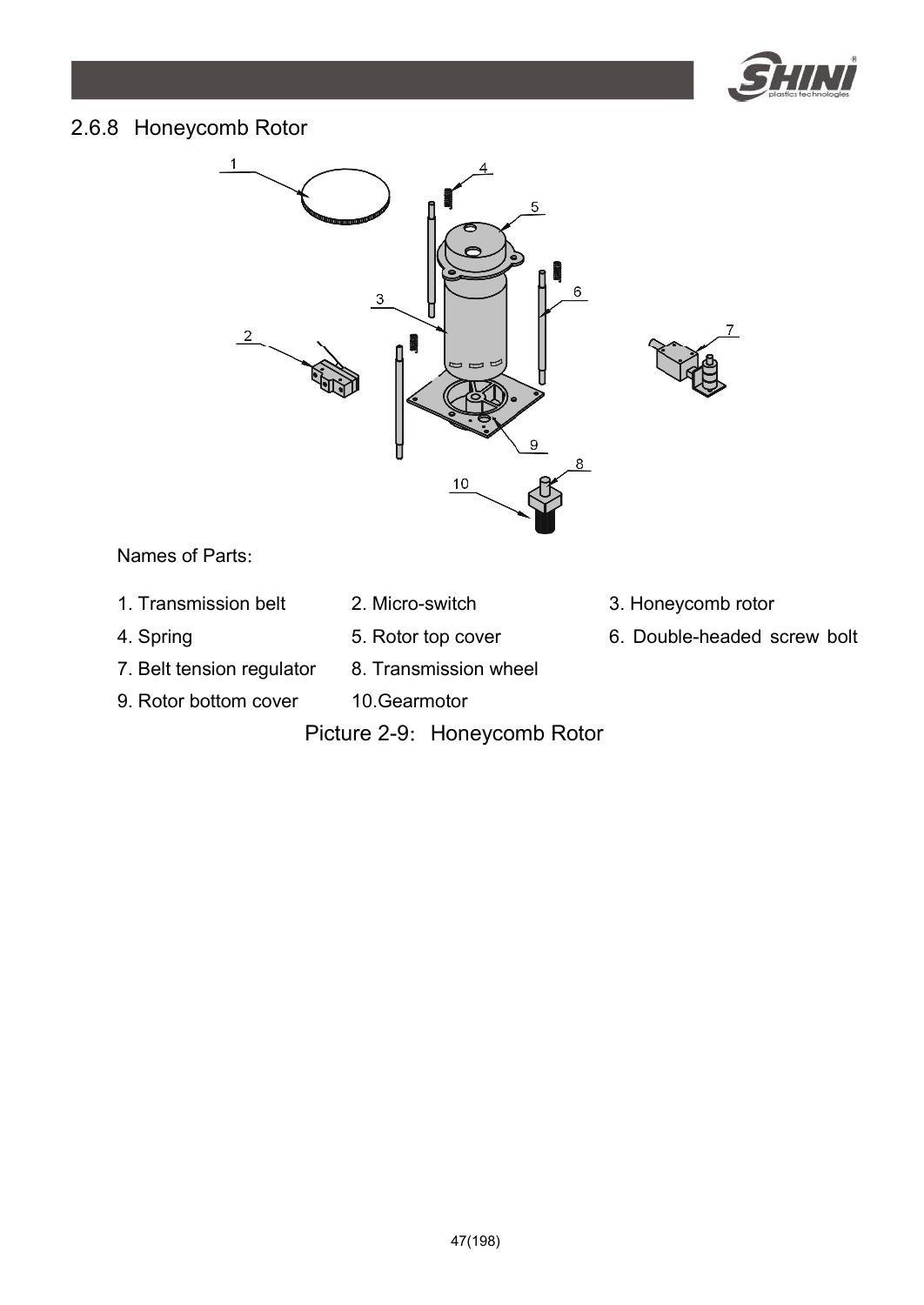

#### 2.6.9 Material Stage Bin of Optical Grade MST-80U-OP



#### Name of components:

| 1. Brake-type universal floor stand | 2. Free-style universal floor stand 3. Floor stand |                                     |
|-------------------------------------|----------------------------------------------------|-------------------------------------|
| 4. Inner hexagonal screw column     | 5. 1.5" Elbow                                      | 6. Seal ring $1.5$ "                |
| 7. 1.5" Fast pipe connector         | 8. Feed port                                       | $9.1.5"$ Three way                  |
| 10. Material storage tank           | 11. Cover back button 2                            | 12. Flat gasket                     |
| 13. Spring gasket                   | 14. Acorn nut 8                                    | 15. Fastener for sight glass window |
| 16. Acryl                           | 17. Fastener for sight glass window                |                                     |
| 18. Nut                             | 19. Connection pipe                                | 20, 1.5" Ball valve                 |
| 21. Acorn nut                       | 22. Spring gasket                                  | 23. Flat gasket                     |
| 24. Cover back button 1             | 25. Snap hook                                      | 26. Material storage tank fastener  |
| 27. Material storage tank top       | 28. Filter 1 fastener                              | 29. Filter 1                        |
| 30. Filter cover 1                  | 31. Flat gasket                                    | 32. Star nut                        |
| 33. Inner hexagonal screw column    | 34. Square aluminum handle                         | 35. Pin                             |
|                                     |                                                    |                                     |

Picture 2-10: Material Stage Bin of Optical Grade MST-80U-OP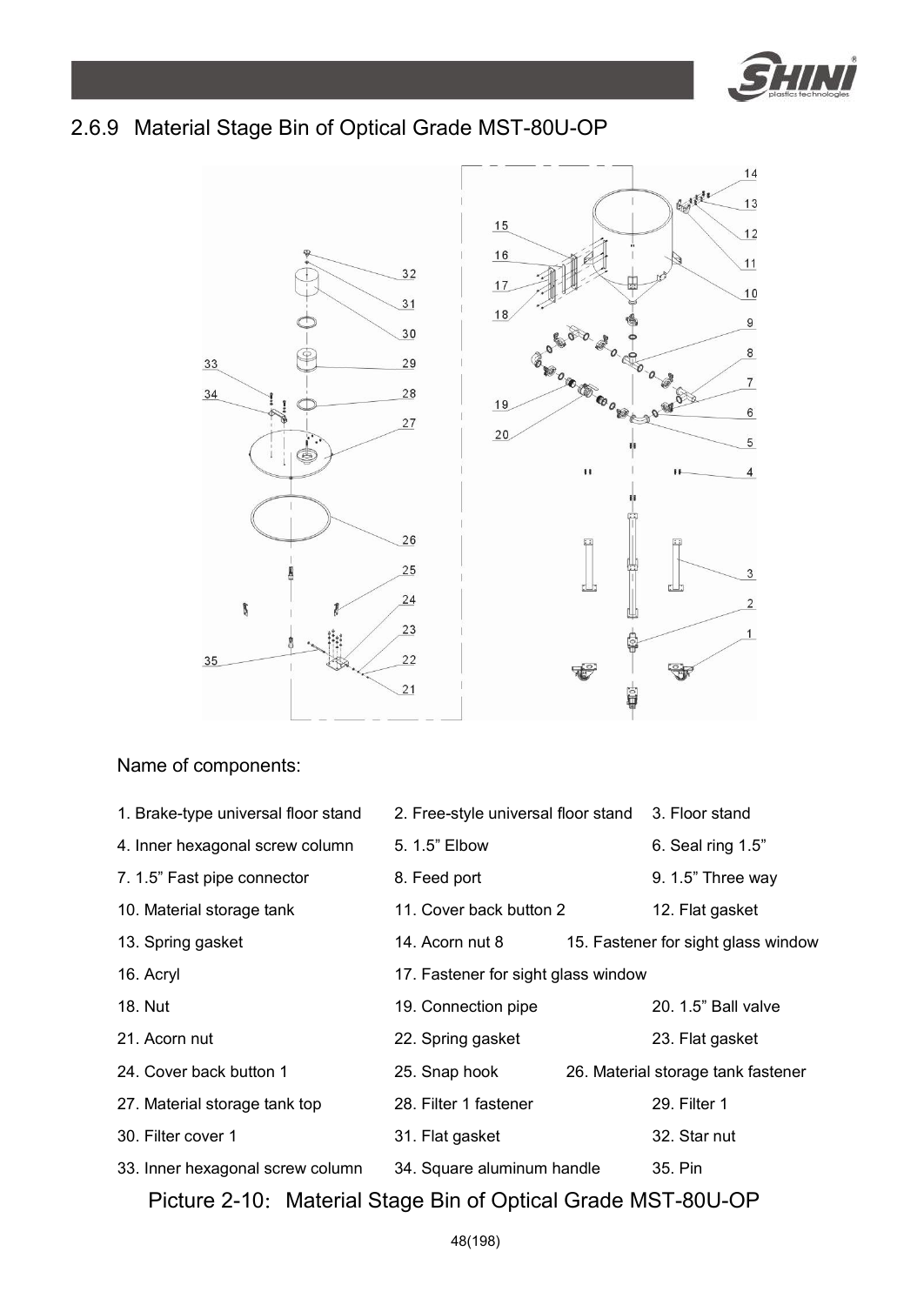

#### 2.6.10 High-efficiency Filter HEPA



Name of components:

- 1. Brake-type universal floor stand 2. Free-style universal floor stand
- 
- 3. Floor stand 4. Clamp tube 5. Metric taper thread
- 6. Connector 7. Bottom cover of filter 8. High-efficiency filter
- 9. Middle-efficiency filter 10. Top cover of filter 11. Screw shaft
- 
- 12. Star screw 13. Low-efficiency filter 14. Filter cover
- 

15. Stainless steel washer

Picture 2-11: High-efficiency Filter HEPA